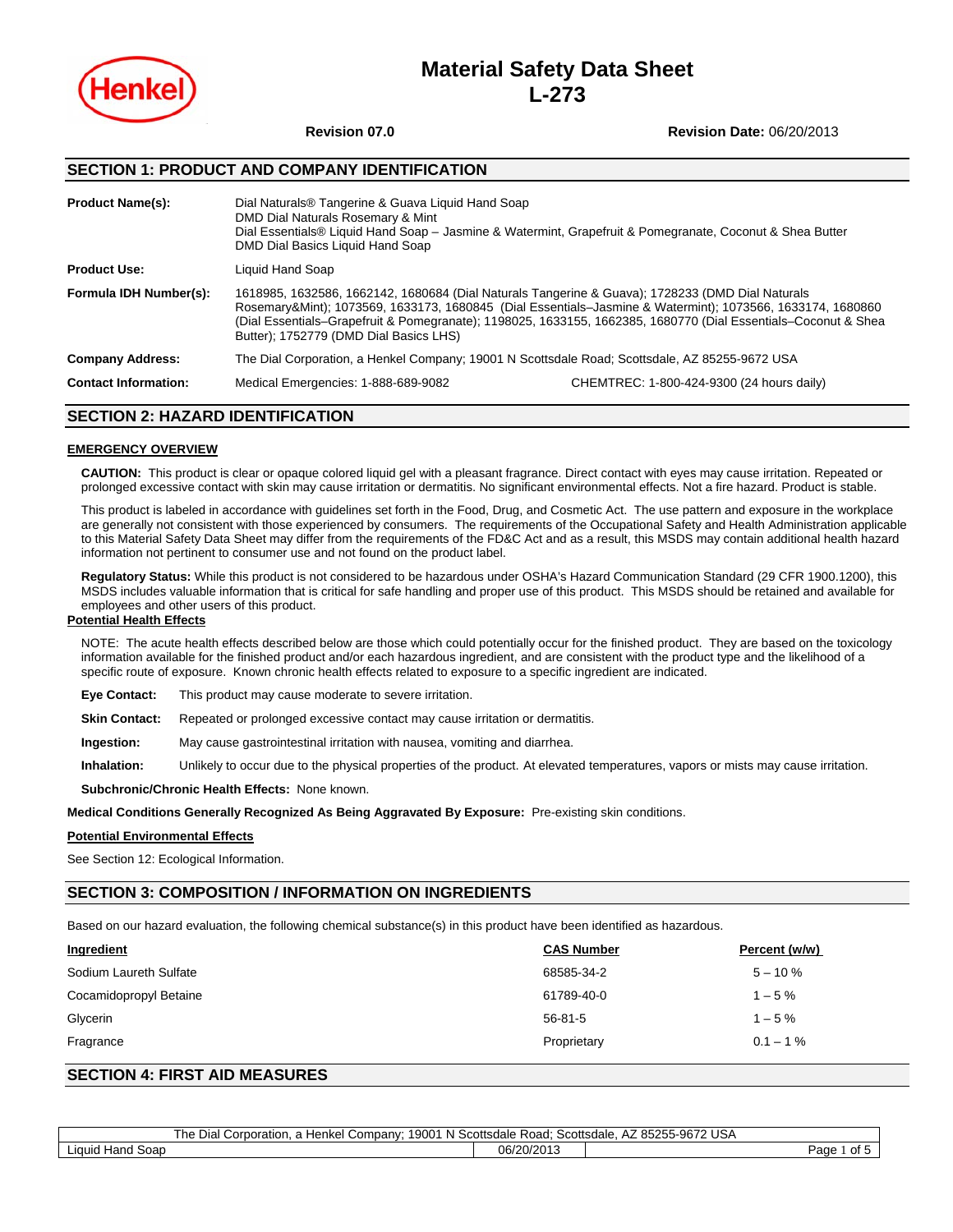**Eyes**:Rinse eyes with plenty of water until no evidence of product remains. Get medical attention if pain or irritation develops.

Skin: Rinse affected area with plenty of water until no evidence of product remains. Discontinue exposure. Get medical attention if irritation develops.

**Ingestion**:Dilution by rinsing the mouth and giving water or milk to drink is generally recommended. Contact physician or local poison control center if any symptoms appear.

**Inhalation**: Remove from exposure area to fresh air. If any symptoms appear, get medical attention.

**Note to Physician**: The physician's judgment should be used to control symptoms and clinical condition based on the individual reactions of the patient.

#### 6B**SECTION 5: FIRE FIGHTING MEASURES**

#### **Flammable Properties**

| <b>OSHA Flammability Classification:</b> | Not applicable                           | Flash Point:                                      | None          |
|------------------------------------------|------------------------------------------|---------------------------------------------------|---------------|
| Auto-Ignition Temperature:               | Not applicable                           | <b>Flame Projection:</b>                          | Not available |
| Flammable/Explosive limits - lower:      | Not available                            | Flammable/Explosive limits – upper: Not available |               |
| Hazardous Combustion Products:           | Oxides of carbon and oxides of nitrogen. |                                                   |               |

Fire and Explosion Hazard: Negligible fire hazard when exposed to heat or flame.

#### **Extinguishing Media**

Dry chemical, carbon dioxide, water spray or regular foam.

#### **Protection of Firefighters**

In case of fire, wear a full-face positive-pressure self-contained breathing apparatus and protective suit. Move container from fire area if you can do it without risk. Apply cooling water to sides of containers that are exposed to flames until well after fire is out. Use flooding amounts of water as a fog, solid streams may be ineffective. Avoid breathing vapors; keep upwind.

### **SECTION 6: ACCIDENTAL RELEASE MEASURES**

#### **Personal Precautions:**

Wear skin, eye and respiratory protection as recommended in Section 8. Stop or reduce any leaks if it is safe to do so. Spills present a slipping hazard. Keep unnecessary personnel away. Ventilate spill area if possible. Make sure area is slip-free before re-opening to traffic.

#### **Environmental Precautions:**

Small or household quantities may be disposed in sewer or other liquid waste system. For larger quantities check with your local water treatment plant. **Methods for Containment and Clean-Up:** 

SMALL SPILLS: Contain and absorb with absorbent material and place into containers for later disposal. Wash site of spillage thoroughly with water. LARGE SPILLS: Dike far ahead of spill to prevent further movement. Recover by pumping or by using a suitable absorbent material and place into containers for later disposal. Dispose in suitable waste container.

# **SECTION 7: HANDLING AND STORAGE**

**Handling:** Do not get in eyes. Do not take internally. Use with adequate ventilation. Avoid generating aerosols and mists.

**Storage:** Store in original containers in a cool dry area. Store away from incompatible substances and nitrosating agents. Storage areas for large quantities (warehouse) should be well ventilated. Keep the containers tightly closed when not in use.

# **SECTION 8: EXPOSURE CONTROLS / PERSONAL PROTECTION**

This product is a personal care or cosmetic product. The use of this product by consumers is safe under normal and reasonable foreseen use. The information provided below refers to the occupational settings.

#### **Worker Exposure Limits**

| <b>Ingredient</b> | <b>ACGIH TI '</b> | <b>OSHA DEI</b>                                                                                                      | <b>AIHA WEEL</b> | <b>NIOSH</b> |
|-------------------|-------------------|----------------------------------------------------------------------------------------------------------------------|------------------|--------------|
| Glvcerin          | TWA.<br>, ma/m    | TWA.<br>$\sim$ traction). $40 \sim$<br>∀total :<br>mist)<br>∤ ma/m°<br>ma/m<br>respirable<br>* iraction).<br>$\cdot$ | N/f              | N/A          |

#### **Engineering Controls:**

Provide local exhaust or general dilution ventilation to keep exposure to airborne contaminants below the permissible exposure limits where mists or vapors may be generated.

#### **Respirator:**

Air contamination monitoring should be carried out where mists or vapors are likely to be generated, to assure that the employees are not exposed to airborne contaminants above the permissible exposure limits. If respiratory protection is required, it must be based on the contamination levels found in the workplace, must not exceed the working limits of the respirator and be jointly approved by the National Institute for Occupational Safety and Health and the Mine Safety and Health Administration (NIOSH-MSHA).

#### **For Fire Fighting and Other Immediately Dangerous To Life or Health Conditions:**

Any self-contained breathing apparatus that has a full-face piece and is operated in a pressure-demand or other positive-pressure mode. Any suppliedair respirator that has a full-face piece and is operated in a pressure-demand or other positive-pressure mode in combination with an auxiliary selfcontained breathing apparatus operated in pressure demand or other positive-pressure mode.

| <b>USA</b><br>1000<br>85255-9672<br>-he<br>Dial<br>Scottsdale<br>Road <sup>-</sup><br>scottsdale<br>Company<br>Corporation<br>⊣enkel<br>-N-<br>. u,<br>AZ.<br>. |  |                       |                           |
|-----------------------------------------------------------------------------------------------------------------------------------------------------------------|--|-----------------------|---------------------------|
| . .<br>Hand Soap<br>Liquid                                                                                                                                      |  | 06/20/2011<br>20/2013 | Page<br>∠ ot <del>F</del> |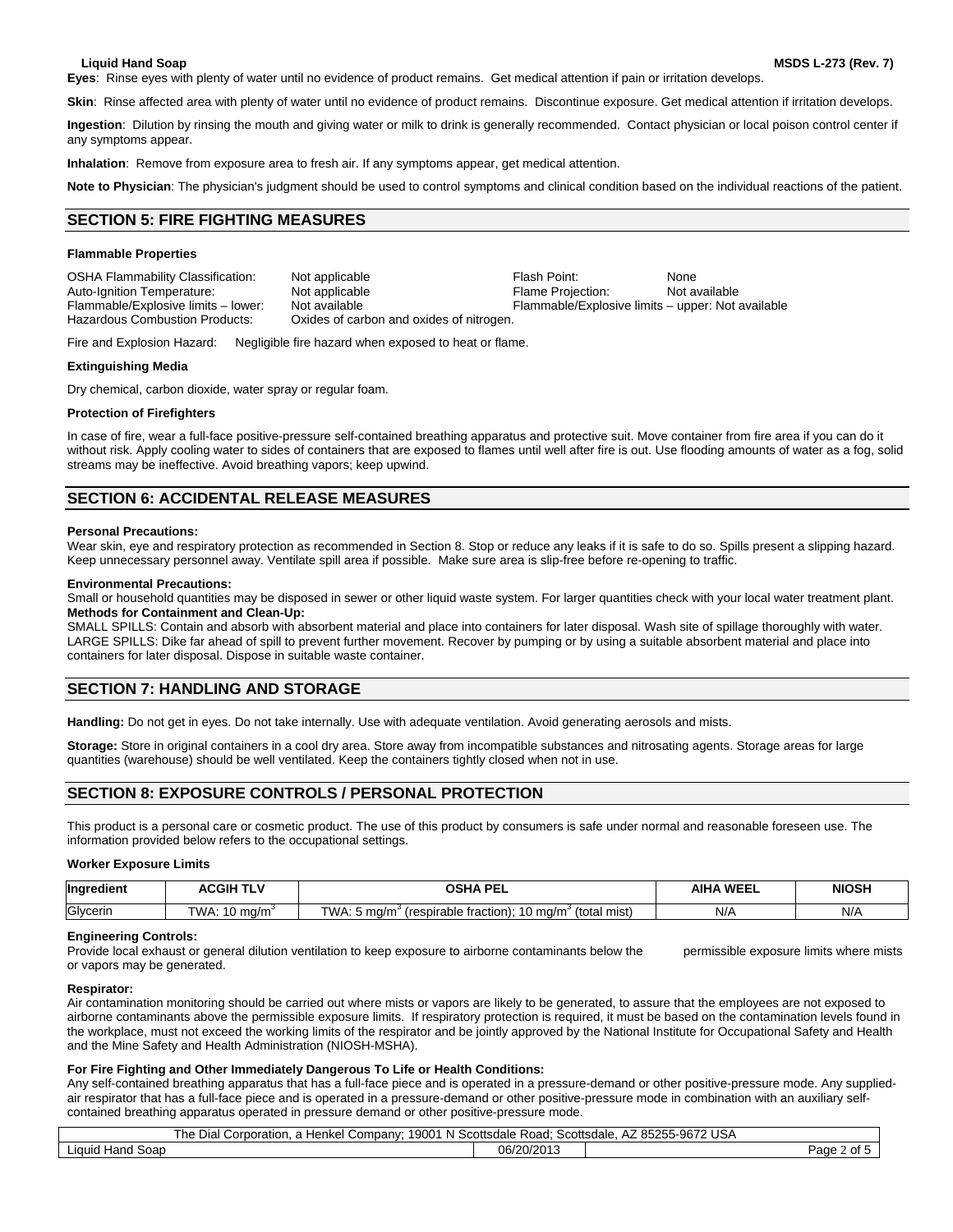**Clothing**: Protective clothing is required where repeated or prolonged skin contact may occur.

**Gloves:** Chemical-resistant gloves are required where repeated or prolonged skin contact may occur.

**Eye/Face Protection:** Splash-proof safety glasses are required to prevent eye contact where splashing of product may occur.

#### 3B**SECTION 9: PHYSICAL AND CHEMICAL PROPERTIES**

Appearance: Clear or opaque **Physical state:** Liquid Odor: Pleasant Odor threshold: None Melting point: Not available Vapor density: Not available Vapor density: Specific gravity:  $1.03 - 1.05$  g/ml<br>
oH:  $4.5 - 5.3$  @ 25°C  $\qquad$  Water solubility: Complete pH:  $4.5 - 5.3 \text{ @ } 25^{\circ}\text{C}$  Water solubility: Partition coefficient (n-octanol/water): Not available Viscosity (Dynamic): 4,000-8,000 cps @ 25°C Flammable Properties: See Section 5

Not available **Not available Not available Not available Not available Not available Not available Not available Not available Not available Not available Not available Not available Not available**

# **SECTION 10: STABILITY AND REACTIVITY**

**Chemical Stability:** Stable under normal ambient temperature (70°F, 21°C) and pressure (1 atm).

**Conditions to Avoid:** Avoid storing in direct sunlight and avoid extremes of temperature.

**Incompatible Materials**: Strong oxidizers and alkalies.

**Hazardous Decomposition Products**: Thermal decomposition may release toxic and/or hazardous gases, including ammonia.

**Possibility of Hazardous Reactions:** Hazardous polymerization will not occur.

### **SECTION 11: TOXICOLOGICAL INFORMATION**

**Product Information Summary:** This product is a personal care or cosmetic product. The use of this product by consumers is safe under normal and reasonable foreseen use. Direct contact with eyes may cause irritation. Repeated or prolonged excessive contact with skin may cause irritation or dermatitis.

**Component Analysis:** The following toxicity information is for the hazardous ingredient(s) when used as technical grade and is provided as reference for the occupational settings.

| Ingredient                       | <b>LD50 / Draize Score</b>      | <b>Toxicity / Irritation Rating</b> |
|----------------------------------|---------------------------------|-------------------------------------|
| <b>Acute Oral Toxicity</b>       |                                 |                                     |
| Cocamidopropyl Betaine           | 4,900 mg/kg (rat)               | Practically Non-hazardous           |
| Glycerin                         | 12,600 mg/kg (rat)              | Non-hazardous                       |
| <b>Acute Dermal Toxicity</b>     |                                 |                                     |
| Glycerin                         | $> 10,000$ mg/kg (rabbit)       | Non-hazardous                       |
| <b>Acute Inhalation Toxicity</b> |                                 |                                     |
| Glycerin                         | $> 570$ mg/m <sup>3</sup> (rat) | Toxic                               |
|                                  |                                 |                                     |

**Sensitization:** This product is not considered a skin or respiratory sensitizer.

**Carcinogenicity:** None of the ingredients in this product are listed as carcinogens by the International Agency for Research on Cancer (IARC), the National Toxicology Program (NTP) or the Occupational Safety and Health Administration (OSHA).

**Mutagenicity:** None of the ingredients in this product are known to cause mutagenicity.

**Reproductive/Fetal/Developmental effects:** None of the ingredients in this product are known to have reproductive, fetal, or developmental hazards.

**Target organ toxicity**: None of the ingredients in this product are known to have target organ toxicity.

**Epidemiological information:** None of the ingredients in this product are known to have health-related information in working populations.

### **SECTION 12: ECOLOGICAL INFORMATION**

This product is anticipated to be safe for the environment at concentrations predicted in household settings under normal use conditions. The following toxicity information is available for the hazardous ingredient(s) when used as technical grade and is provided as reference for the occupational settings.

| <b>Product / Ingredient</b> | LC50/EC50 (Animal Specie)                   | <b>Toxicity Rating</b>           |
|-----------------------------|---------------------------------------------|----------------------------------|
| Vertebrates                 |                                             |                                  |
| Cocamidopropyl Betaine      | 96-hr LC50: 1 - 10 mg/L (Brachydanio rerio) | Toxic                            |
| Glycerin                    | 96-hr LC50: 50 mg/L (Oncorhynchus mykiss)   | Harmful                          |
| Invertebrates               |                                             |                                  |
| Cocamidopropyl Betaine      | 48-hr EC50: 6.5 mg/L (Daphnia magna)        | Toxic                            |
| Glycerin                    | 24-hr EC50: > 500 mg/L (Daphnia magna)      | <b>Practically Non-Hazardous</b> |

**Environmental Fate:** No environmental fate data exists for the product. The product is anticipated to be rapidly biodegradable.

|                               | $N$ $S$<br>. 19001<br>Company:<br>l he<br>orporation. ت<br>Henkei<br>Dia | Scottsdale<br>Road: | ` 85255-9672 USA<br>Scottsdale.<br>$A_{\mathcal{L}}$ |
|-------------------------------|--------------------------------------------------------------------------|---------------------|------------------------------------------------------|
| Soap<br><b>Hand</b><br>Liquid |                                                                          | 06/20/2013          | Page<br>$\sim$<br>v                                  |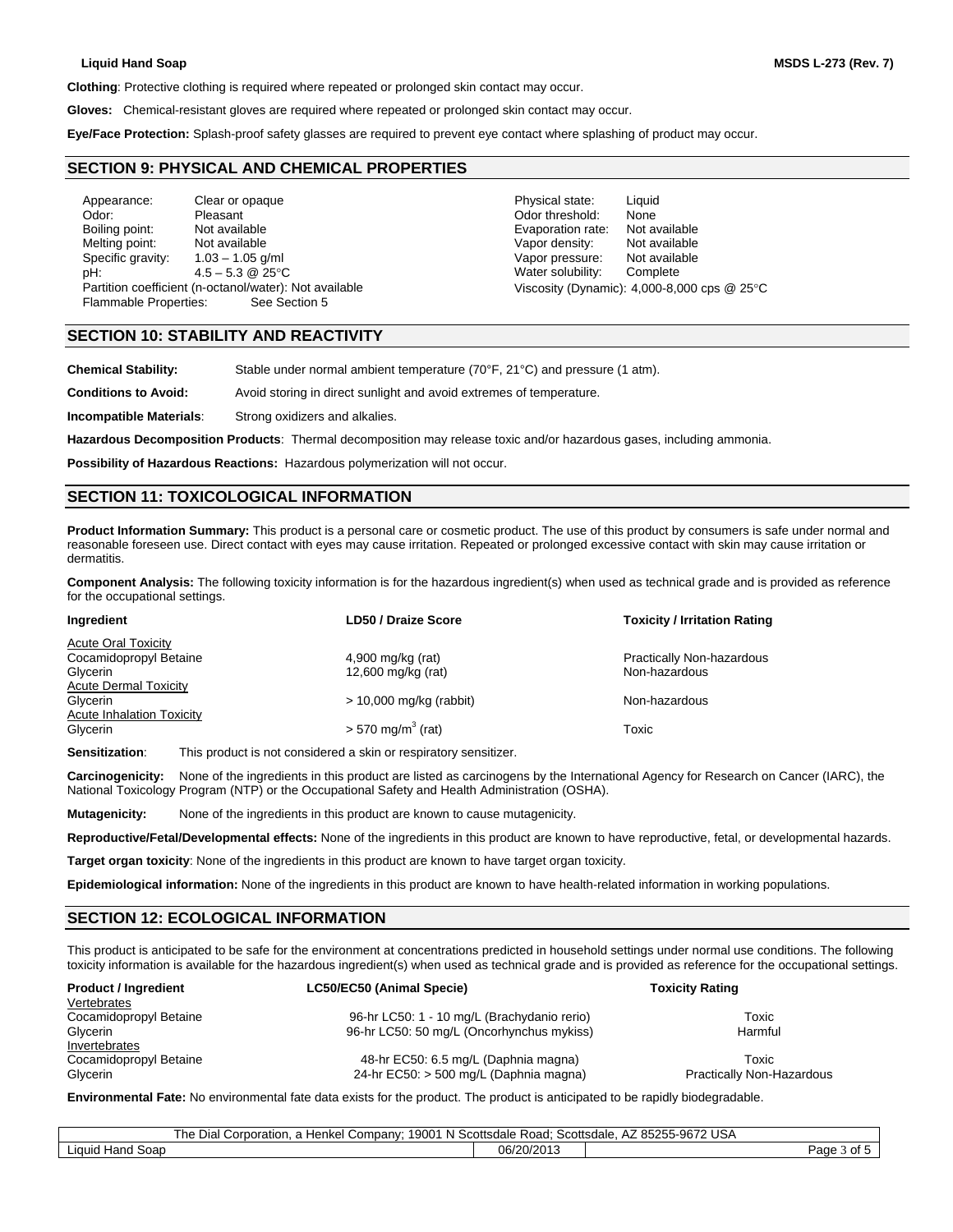**Persistence and Degradability:** The persistence and degradability of this product has not been determined.

**Bioaccumulation Potential:** The bioaccumulation potential of this product has not been determined.

**Mobility:** The mobility of this product (in soil and water) has not been determined.

#### **SECTION 13: DISPOSAL CONSIDERATIONS**

| <b>Waste Number and Description:</b> | Not applicable, not regulated.                                                                                                |
|--------------------------------------|-------------------------------------------------------------------------------------------------------------------------------|
| <b>Disposal Considerations:</b>      |                                                                                                                               |
| Disposal of products:                | This product is not a RCRA hazardous waste and can be disposed of in accordance with federal, state and local<br>regulations. |
| Disposal of packages:                | Not applicable.                                                                                                               |
| <b>Additional information:</b>       | Observe all federal, state and local regulations when storing or disposing of this substance                                  |

# **SECTION 14: TRANSPORT INFORMATION**

#### **DOT Transportation of Dangerous Goods - Ground**

| DOT Hazard Class:         | Not regulated  |
|---------------------------|----------------|
| DOT Proper Shipping Name: | Not applicable |
| UN/NA Number:             | Not applicable |

Packing Group: Not applicable Shipping Label Information: Not applicable

# **International Air Transportation (ICAO/IATA)**

ICAO/IATA Hazard Class: Not regulated<br>ICAO/IATA Proper Shipping Name: Not applicable **ICAO/IATA Proper Shipping Name:** 

#### <sup>U</sup>**Water Transportation (IMO/IMDG)**

IMO/IMDG Hazard Class: Not regulated<br>IMO/IMDG Proper Shipping Name: Not applicable **IMO/IMDG Proper Shipping Name:** 

## **SECTION 15: REGULATORY INFORMATION**

#### **Occupational Safety and Health Act**:

Hazard Communication Rule, 29 CFR 1910.1200: The Occupational Safety and Health Administration (OSHA) require Material Safety Data Sheets (MSDSs) to provide information about any hazard that may be associated with the product and make this information available in the workplace. Since the use pattern and exposure in the workplace are generally not consistent with those experienced by consumers, this MSDS may contain health hazard information not relevant to consumer use.

#### **United States Regulatory Information:**

**Food and Drug Administration:** This product is regulated as a cosmetic under the Food and Drug Administration.

**TSCA:** All components of this product are either listed on or exempt from the U.S. Toxic Substances Control Act (TSCA) chemical substance inventory.

|                                                        | <b>EPA CERCLA/SARA TITLE III Superfund Amendment and Reauthorization Act: This product contains no CERCLA/SARA Title III materials</b> |
|--------------------------------------------------------|----------------------------------------------------------------------------------------------------------------------------------------|
| <b>CERCLA/SARA Section 302 EHS:</b>                    | This product contains no extremely hazardous substances reportable under Sections 302.                                                 |
| <b>CERCLA/SARA 311/312:</b>                            | This product contains no hazardous chemicals reportable under Sections 311/312.                                                        |
| <b>CERCLA/SARA 313:</b>                                | Not applicable - Consumer product                                                                                                      |
| <b>State Regulations</b><br>California Proposition 65: | This product does not contain substances listed under California Proposition 65.                                                       |

**Canada Regulatory Information:**

### **Canadian Environmental Protection Act:**

Inventory Status: Some components of this product are not listed on the Canadian Domestic Substances List (DSL) nor the NDSL.

### **Health Canada:**

This product is regulated as a cosmetic product under the Cosmetics Programme.

# **Worker Hazardous Materials Information System:**

**WHMIS Classification:** Not subject to classification.

# **SECTION 16: OTHER INFORMATION**

**DISCLAIMER:** The information contained herein is provided in good faith and is believed to be correct as of the date hereof. However, The Dial Corporation makes no representation as to the comprehensiveness or accuracy of the information. It is expected that individuals receiving the information will exercise their independent judgment in determining its appropriateness for a particular purpose. Accordingly, The Dial Corporation will not be responsible for damages of any kind resulting from the use of or reliance upon such information. No representations, or warranties, either expressed or implied of merchantability, fitness for a particular purpose or of any other nature is made hereunder with respect to the information set forth herein or to the product to which the information refers.

#### **NFPA RATINGS (Scale 0-4, where 4=high degree of hazard):** HEALTH=1 FLAMMABILITY=0 REACTIVITY=0

| -9672 USA<br>The.<br>9001<br>- 97<br>Scottsdale<br>Dial<br>Company∵<br>Scottsdale<br>Road<br>Henkel<br>, poration<br>$\sim$ rn<br>$A_{\mathcal{L}}$<br>ントト<br>N<br>-5522<br>w<br>ີ |  |            |                      |  |
|------------------------------------------------------------------------------------------------------------------------------------------------------------------------------------|--|------------|----------------------|--|
| Soap<br>Liquid 1<br>Hand                                                                                                                                                           |  | 06/20/2013 | ≌aαe<br>$\mathbf{u}$ |  |
|                                                                                                                                                                                    |  |            |                      |  |